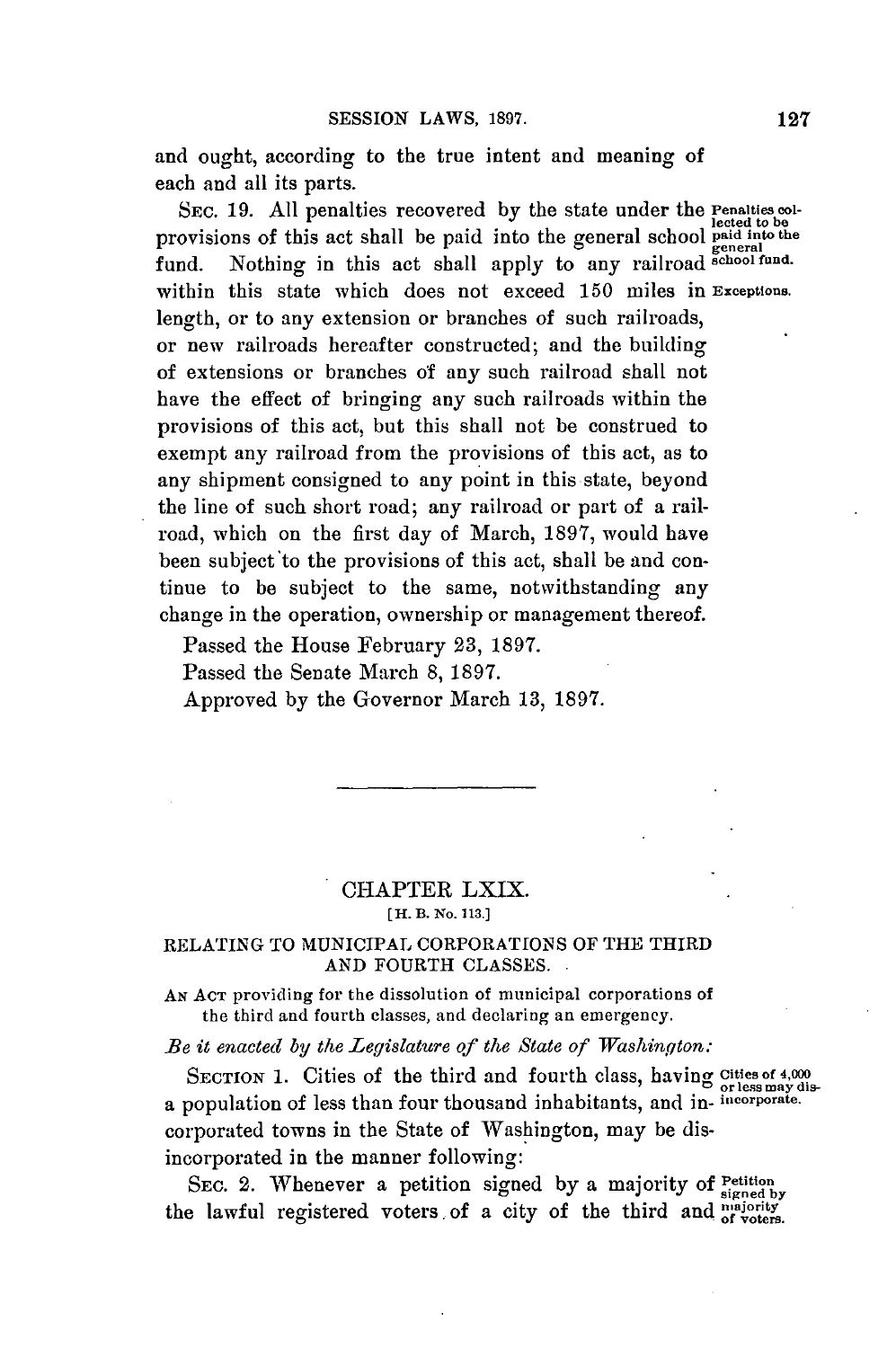fourth class, containing less than four thousand inhabitants, shall be filed with the council of such city, or whenever a petition signed **by** a majority of the lawful registered voters of an incorporated town, shall be filed with the council of such town, it shall be the duty of such town to forthwith order an election to be held therein for the purpose of determining whether or not such corporation shall be dissolved, and for the further purpose of electing a receiver for the purpose of winding up the affairs of such city or Where in-<br>debtedness, town in case of dissolution: *Provided*, That in such cities and towns as may have no indebtedness or outstanding liabilities a receiver shall not be elected. The election provided for herein shall be at least thirty days after the filing of the petition upon which the election may be ordered.

**Twenty** 

debtedness,<br>receiver to<br>be chosen.

SEC. 3. It shall be the duty of the city or town clerk, as the case may be, to give at least twenty days notice of such election. The notice shall contain a statement of the purpose or purposes for which the election is called, and the time at which it is to be held, and shall be published for at least two consecutive weeks in any weekly newspaper published in such city or town. **If** there be no such paper, then such notice shall be posted, and kept posted, in five of the most public places thereof for the period of at least twenty days previous to the day of election.

Form of **SEC. 4.** The ballots for such election shall be printed at ballots. the expense of the corporation, and there shall be printed upon each of such ballots the words "For dissolution" in one line, and the words "Against dissolution" in another line, and in other and separate lines the names of each of the lawfully nominated candidates for receiver. In all other respects such ballots shall be in conformity with the law regulating elections in such cities and towns.

**Manner of SEC. 5.** Such election shall be conducted as other elec- **voting.** tions are required **by** law to be conducted in such cities or towns, excepting as is herein otherwise provided; and only such persons shall be qualified to vote thereat as would be competent to vote at a general municipal election thereof. The voter shall indicate his choice **by** affixing a designating mark after the words "For dissolution **"** or after the words

**election.**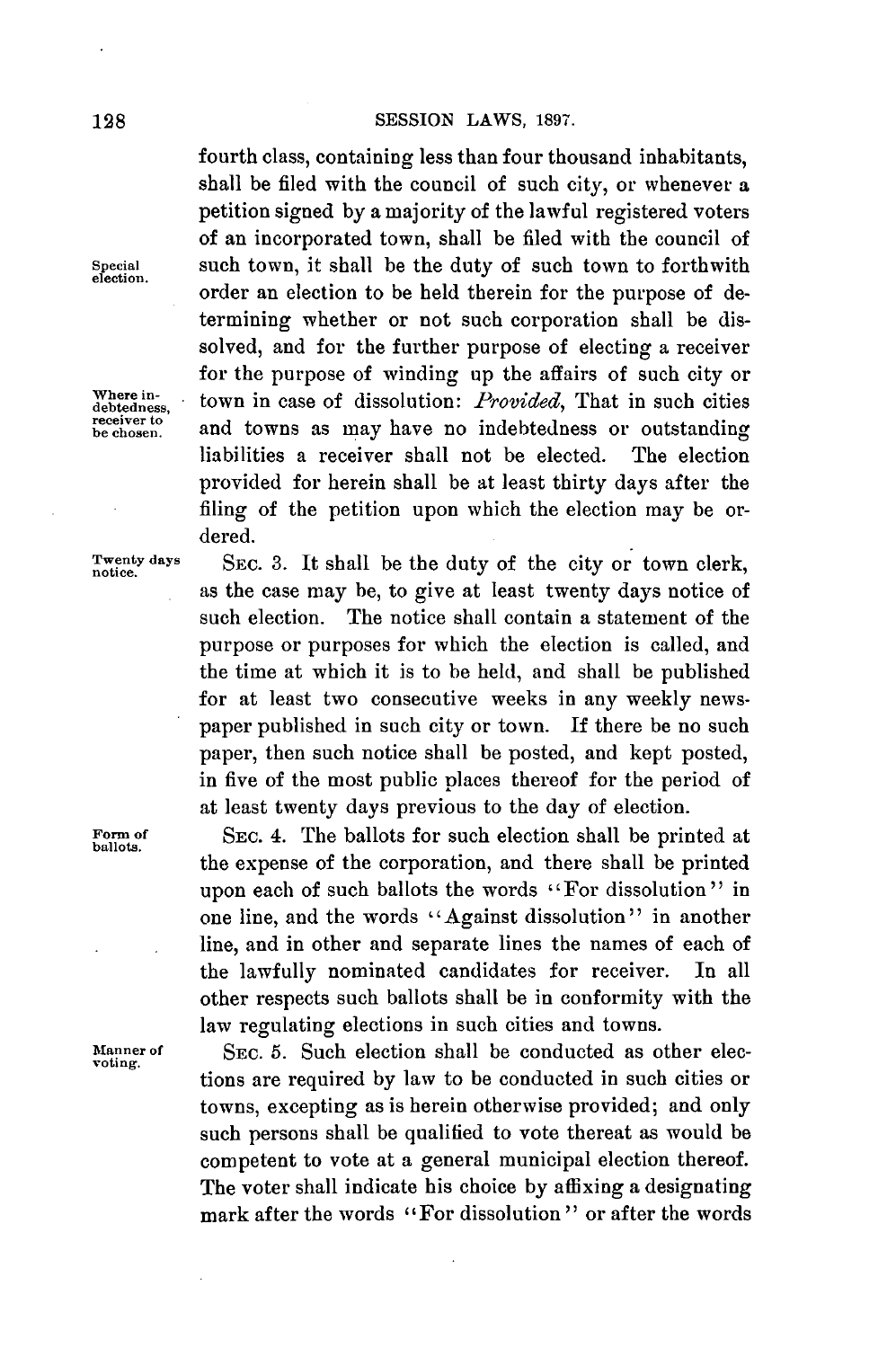" Against dissolution, **"** as he may desire, and also **by** affixing such distinguishing mark opposite the name of the person for whom he desires to vote as receiver, if a receiver is to be voted for.

SEC. 6. The result of such election, together with the Canvass of ballots cast, shall be certified **by** the election officers to the council of such city or town, which council shall canvass such returns at a meeting which shall be held one week from the day of such election, and shall declare the result, which shall be made of record in the journal of the council proceedings. If the vote "For dissolution" be a majority of the registered voters of such city or town, such corporation shall be deemed dissolved, and, except as otherwise herein provided, the powers and privileges of such corporation shall be deemed surrendered to the state, and, except as otherwise provided herein, it shall be absolved from any further duty to the state or its own inhabitants: *Provided,* That all the officers of such city or town shall continue in the exercise of all their powers until the receiver provided for in this act shall have qualified: *And provided further,* That in case no receiver is required, all the offices appertaining to such city or town shall, upon the entry of such result, forthwith cease to exist.

SEC. 7. In case of a dissolution of such corporation, the Receivers to qualify. person receiving the highest number of votes for receiver shall be declared elected as such, **and** he shall within ten days thereafter qualify **by** filing with the county auditor of the county in which such city or town may be situated, a bond in penalty equal in amount to the audited indebtedness and established liabilities of such city or town, with sureties to the satisfaction of the board of county **commis**sioners or the judge of the superior court of such county, if the commissioners be not in session, which bond shall run to the State of Washington and shall be conditioned for the faithful performance of his duties as such receiver, and the prompt payment in the order of their priority of all lawful claims against such city or town, as they may be finally established, and as funds may come into his hands with which to discharge them. Such bond shall be filed

**-9**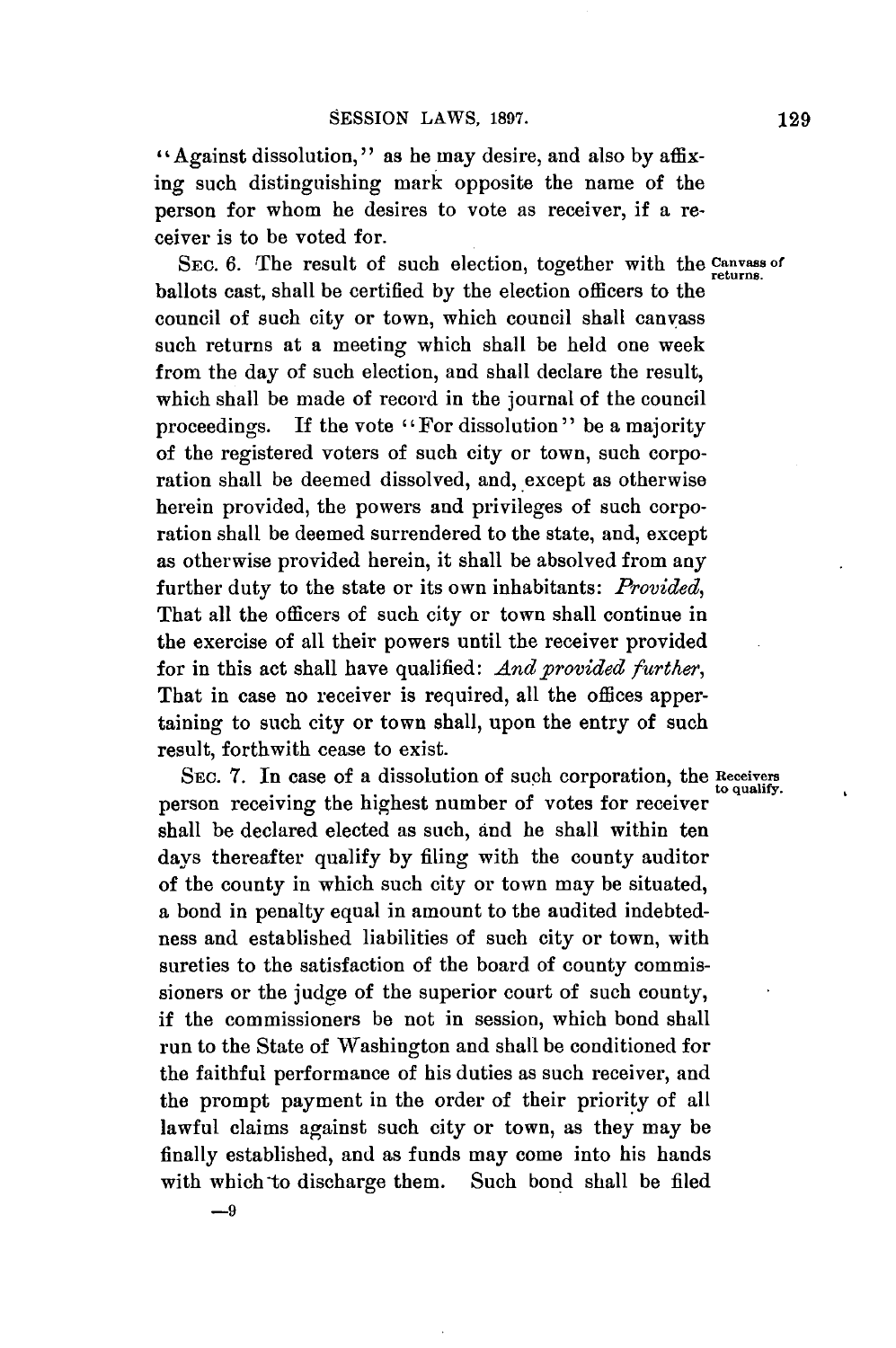**by** the county auditor and shall be a public record, and shall be for the benefit of any person who may be injured **by** the failure or refusal of such receiver to discharge his duty.

**Procedure in** SEC. 8. In case such receiver shall fail to qualify in the case receiver shall fail to qualify in the *fails* to quality. mannon and form beyon provided within top days after manner and form herein provided, within ten days after the result of the election shall have been declared, it shall be the duty of the council to file in the superior court of the county in which such city or town may be situated, a petition setting forth the fact of the election and the result thereof, and the failure of the receiver elected thereat to qualify within the time last above mentioned, and praying for the appointment of another person as a receiver, of which said petition, and of the time of making application thereupon, such receiver shall have three days' notice, if he be found within the county, otherwise no notice shall be required, and thereupon the court shall be deemed to have jurisdiction of the matter for all purposes, and unless good cause to the contrary be shown, such court shall appoint some suitable and proper person as such receiver, who shall in turn and within ten days qualify as prescribed in section seven of this act. In case the council do not file the petition and make the application provided for in section eight of this act, within the time herein provided, it shall be the privilege of any taxpayer or citizen of such city or town to file such petition and to make such application.

**Receiver's** SEC. 9. Upon qualifying, as hereinbefore provided, it duties. shall be the duty of the receiver to take possession, and the duty of the several officers of the late corporation to surrender to such receiver all the property, moneys, vouchers, records and books thereof, or in any manner appertaining to its business, and he shall forthwith proceed to wind [up] the affairs of such city or town; and for such purpose he shall have authority to pay:

**All** outstanding warrants and bonds.

**All** lawful claims against the city or town which have been duly audited and allowed **by** the council.

**All** lawful claims which may be presented to him within the time limited **by** law for the presentation of such claims,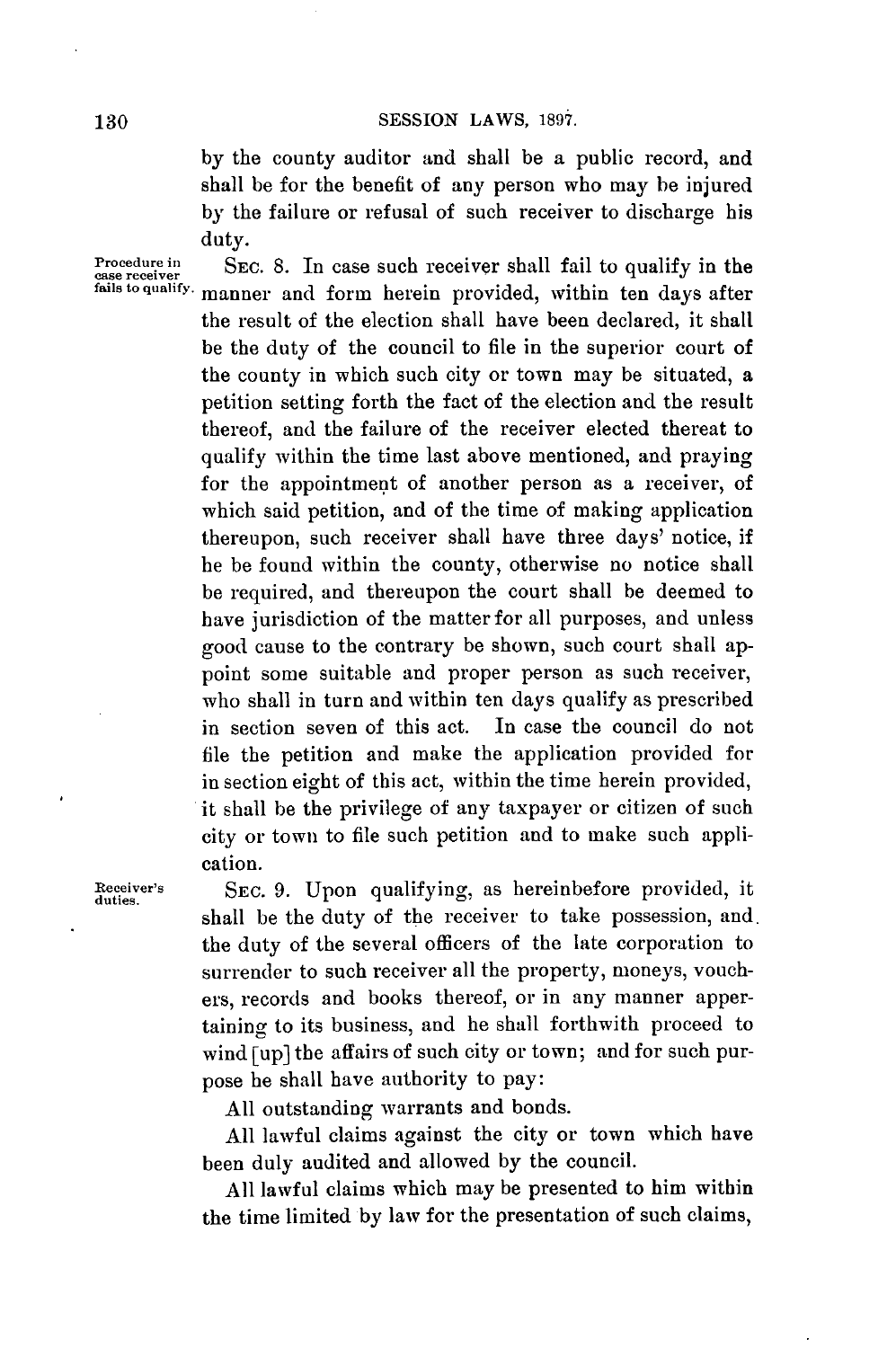but no claim shall be allowed or paid which is not presented within six months from the date of the election provided for in section five of this act.

**All** claims that **by** final adjudication may come to be established as lawful claims against the corporation.

**All** outstanding warrants and claims shall be paid in the order of their priority, having reference to the fund on which they are properly a charge, and all bonds shall be paid in the order of their maturity, having reference to the fund on which they are issued.

SEC. 10. For the purpose of enabling the receiver to He may sell pay such claims, he is hereby authorized to sell at public **pay debts**. auction, after such public notice as the sheriff is required to give on sale of like property, all the property of such late corporation, excepting such as may be necessary to enable him to wind up the affairs thereof, and excepting also all such as may have been dedicated to public use. Personal property shall be sold for cash in hand, and real **Terms of sale.** property may be sold either for cash in hand, or for onehalf cash and the balance in deferred payments, the last payment not being later than one year from the date of sale, in the discretion of the receiver, he, however, to hold the title until the purchase price shall have been fully paid. The receiver shall further have the power to levy taxes **on May levy tax.** all property in the same manner and to the same extent as the proper authorities of the city or town could have done if such corporation **had** not been dissolved, and to receive such taxes when collected, and to apply the proceeds arising from such sales and taxes to the extinguishment of the obligations of such late corporation in the manner provided in section nine of this act, but after all the legal claims against such late corporation have been paid excepting bonds not yet due, the tax levy shall **be** no greater than sufficient to meet the accruing interest, until the maturity of such bonds or securities, when the levy may be sufficient to meet the same: *Provided,* That no levy greater than two mills on the dollar shall be made therefor.

**SEC. 11.** The receiver shall be entitled to deduct from **Receiver's commission.** any funds coming into his hands a commission of six per centum on the first thousand dollars, five per centum on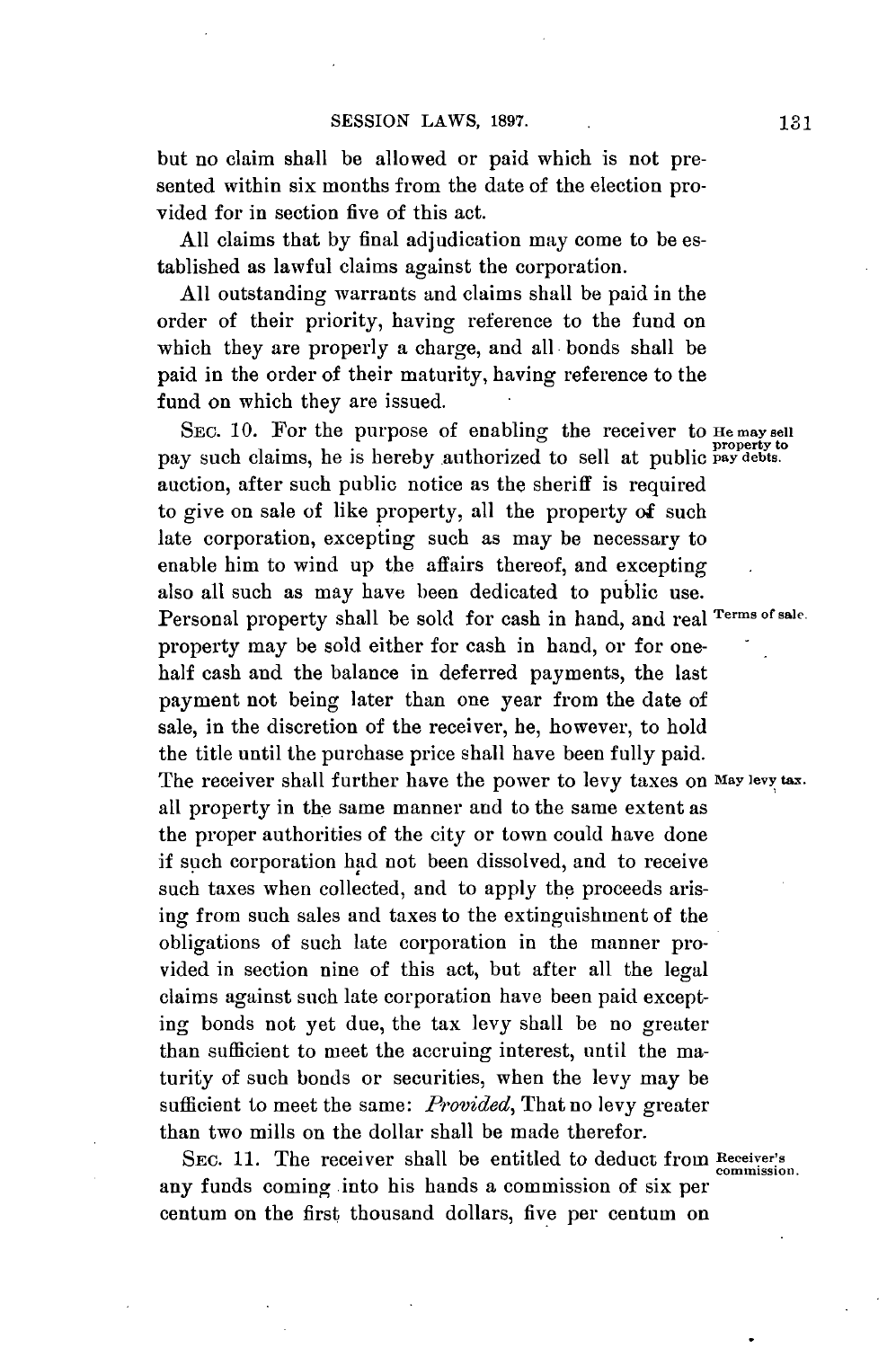the second thousand, and four per centum on all moneys over two thousand, as his full compensation, exclusive of necessary traveling expenses and necessary disbursements, but not exclusive of attorneys' fees.

May sue and SEC. 12. The receiver shall have the right to sue and be sued in all cases whatsoever necessary or proper for the purpose of winding up the affairs of the late corporation, and shall be subject to be sued in all cases wherein the city or town might have been sued, excepting as in this act otherwise provided.

**May be SEC. 13.** The receiver shall proceed to wind up the **removed** affairs of the late corporation with diligence, and may, for negligence or misconduct in the discharge of his duties, be subject to removal **by** the superior court upon a proper showing made **by** a taxpayer of such late corporation, or **by** an unsatisfied creditor thereof. In case of the removal, death or resignation of a receiver, the court shall have power to appoint a new receiver and to take charge of the affairs of the late corporation, as in case of other receiverships.

**How dis- SEC.** 14. Upon the final payment of all lawful demands **charged.** against such late corporation, it shall be the duty of the receiver to file a final account, together with all vouchers, with the county clerk, and any funds remaining in his hands shall be paid to the county treasurer for the use of the school district in which such city or town may be situated; and thereupon such receivership shall be deemed ended.

When no SEC. 15. In case an election should be ordered as pro-<br>
<u>receiver</u><br>
elected, any vided in section two of this act, and no receiver should be elected, any **vided in section two of this act, and no receiver should be** interested<br>person may **elected** upon the supposition that there was no indebted. **person may** elected, upon the supposition that there was no indebted-<br>peritor court. ness or outstanding liabilities, and it should subsequently transpire that there was such indebtedness or liability, any person interested may, unless such indebtedness be paid, file a petition in the superior court, and the court shall appoint a receiver who shall qualify, and proceed in like manner and have like powers and authority as any other receiver provided for in this act.

In which **SEC.** 16. In case a petition be filed for the purpose of the purpose of  $\frac{1}{2}$  in  $\frac{1}{2}$  case court calling an election, as provided in section two of this act,